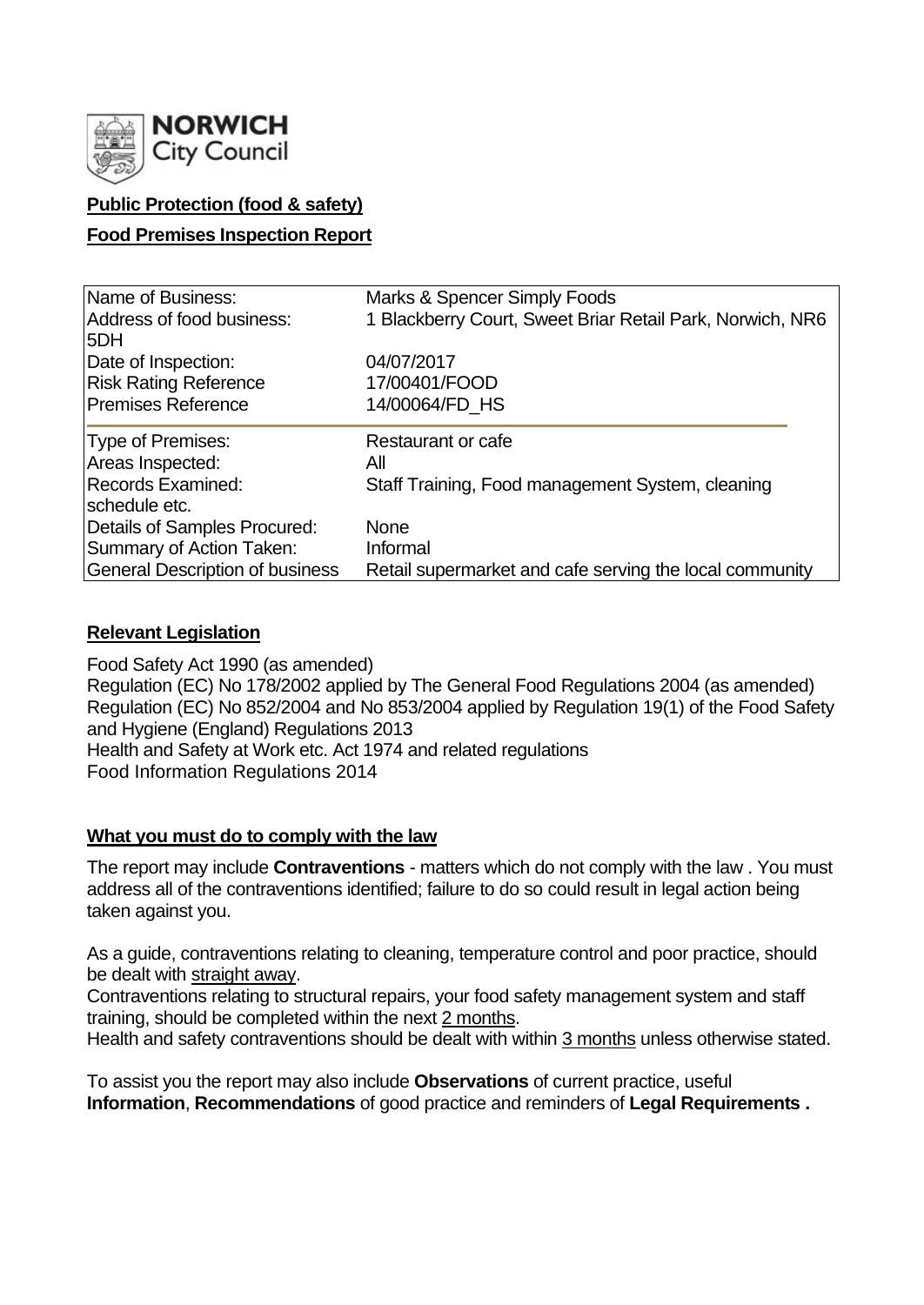My inspection was not intended to identify every contravention of the law and only covers those areas, practices and procedures examined at the time of the inspection. If the report fails to mention a particular matter this does not mean you have necessarily complied with the law.

# **FOOD SAFETY**

## **How we calculate your Food Hygiene Rating:**

The food safety section has been divided into the three areas which you are scored against for the hygiene rating: 1.food hygiene and safety procedures, 2. structural requirements and 3. confidence in management/control procedures. Each section begins with a summary of what was observed and the score you have been given. Details of how these scores combine to produce your overall food hygiene rating are shown in the table.

| <b>Compliance Area</b>                     |          |           |           | <b>You Score</b> |           |    |           |    |                 |  |  |
|--------------------------------------------|----------|-----------|-----------|------------------|-----------|----|-----------|----|-----------------|--|--|
| <b>Food Hygiene and Safety</b>             |          |           |           | 0                | 5         | 10 | 15        | 20 | 25              |  |  |
| <b>Structure and Cleaning</b>              |          |           |           | 0                | 57        | 10 | 15        | 20 | 25              |  |  |
| Confidence in management & control systems |          |           |           | $\bf{0}$         | 5         | 10 | 15        | 20 | 30 <sub>1</sub> |  |  |
| <b>Your Total score</b>                    |          | <b>20</b> |           |                  | $35 - 40$ |    | $45 - 50$ |    | > 50            |  |  |
|                                            | $0 - 15$ |           | $25 - 30$ |                  |           |    |           |    |                 |  |  |
| <b>Your Worst score</b>                    | 5        | 10        | 10        |                  | 15        |    | 20        |    |                 |  |  |
|                                            |          |           |           |                  |           |    |           |    |                 |  |  |
| <b>Your Rating is</b>                      | 5        | 4         | 3         |                  | 2         |    |           |    | $\Omega$        |  |  |

Your Food Hygiene Rating is 5 - a very good standard

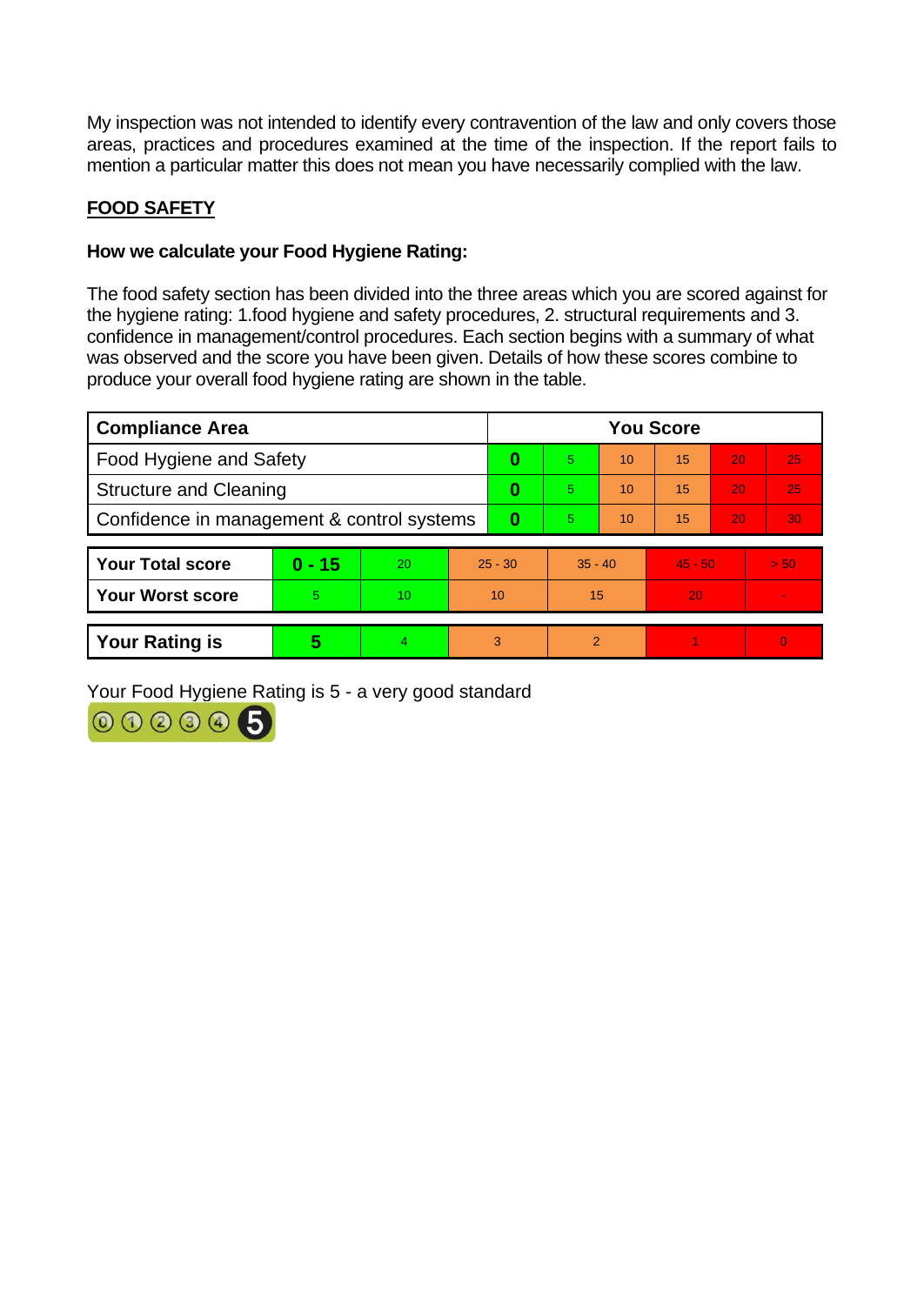## **1. Food Hygiene and Safety**

Food Hygiene standards are excellent. You demonstrated full compliance with legal requirements. You have safe food handling practices and procedures and all the necessary control measures to prevent cross-contamination are in place. **(Score 0)**

#### Contamination risks

**Observation** I was pleased you could demonstrate effective E.coli 0157 control through the complete separation of raw and ready-to-eat food, the correct use of wash-hand basins and thorough hand-washing, having dedicated equipment (including complex equipment) for raw and ready-to-eat foods, through 2-stage cleaning and the correct use of sanitisers, and by controlling the risks posed by earth soiled vegetables.

#### Hand-washing

**Observation** Hand washing was managed well and wash-hand basins were well stocked with hand cleaning material.

#### Personal Hygiene

**Observation** I was pleased to see that standards of personal hygiene were high.

### Temperature Control

**Observation** I was pleased to see you were able to limit bacterial growth and/or survival by applying appropriate temperature controls at points critical to food safety and that you were diligently monitoring temperatures.

### **2. Structure and Cleaning**

The structure facilities and standard of cleaning and maintenance are all excellent and you demonstrated full compliance with the law. There is evidence of effective pest control and procedures are in place to rectify any problems as they arise. There is good provision for waste disposal. **(Score 0)**

#### Cleaning of Structure

**Observation** The kitchen had been well maintained and the standard of cleaning was exceptionally high.